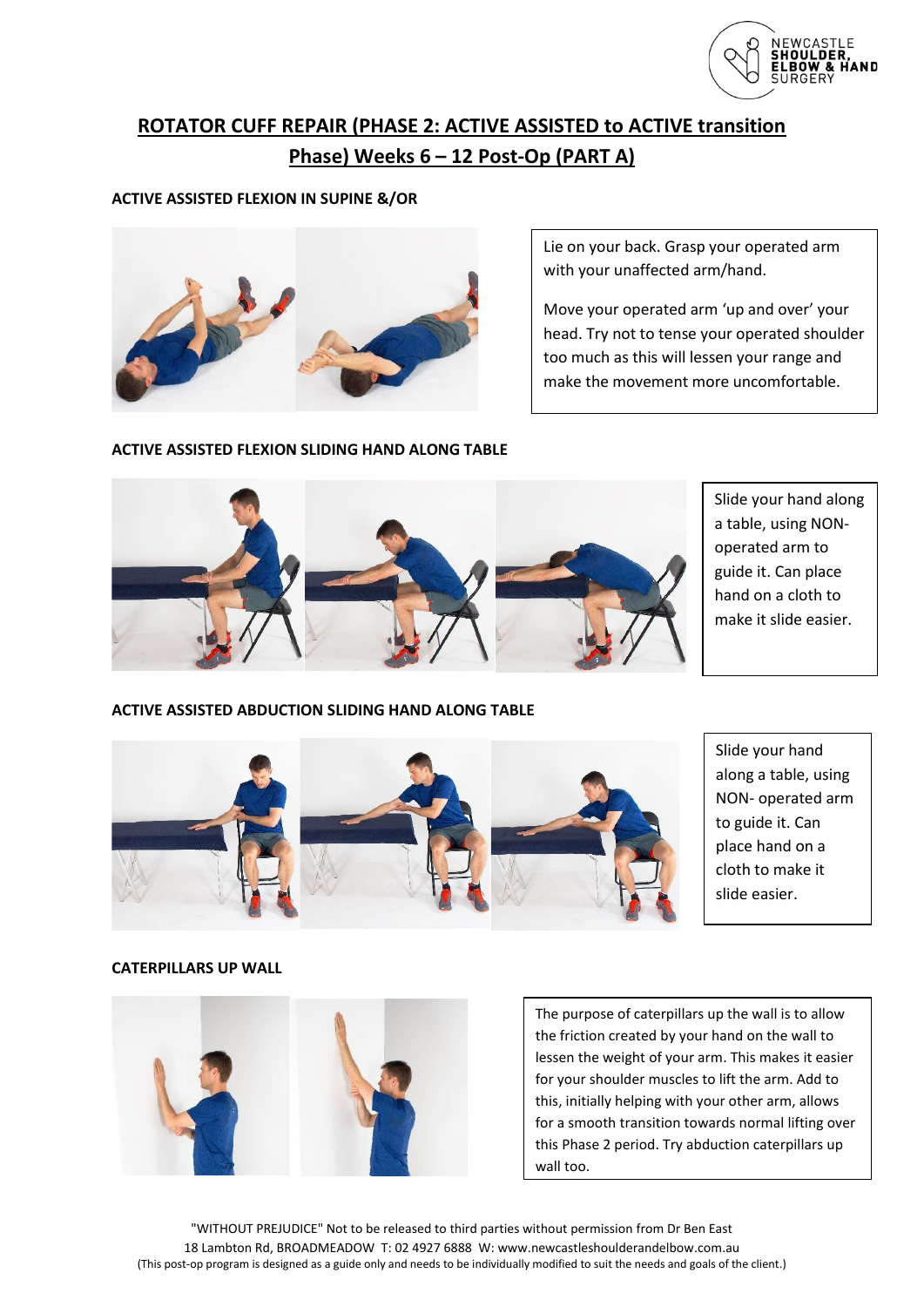

#### **EXTERNAL ROTATION WITH ARMS BY SIDE**



Rotate your arm(s) outward making sure you keep your elbows by your side.

## **HAND BEHIND BACK WITH ASSIST AND THEN WITHOUT ASSIST**



Hold your operated arm with your NONoperated hand and move your hand up your back.

## **HAND BEHIND HEAD STRETCH**



Hands resting on top of your head or behind. Have a pillow already in place for you to relax your arm on, as shown, like you're sunning yourself on a deckchair. Gradually, lessen the thickness of the pillow during Phase 2.

#### **PEC STRETCH ON LONG ROLLER WITH ASSISTED OR UNASSISTED PLACEMENT**



TRY THIS WITH PHYSIO FIRST. Lie on a long roller with a pillow already positioned to rest your operated arm on. Once placed, adopt the 'crucifix' stretch, to stretch out your chest muscles. Hold the stretch for 30-60 seconds, interspersing the stretching with some assisted or unassisted 'up & overs'.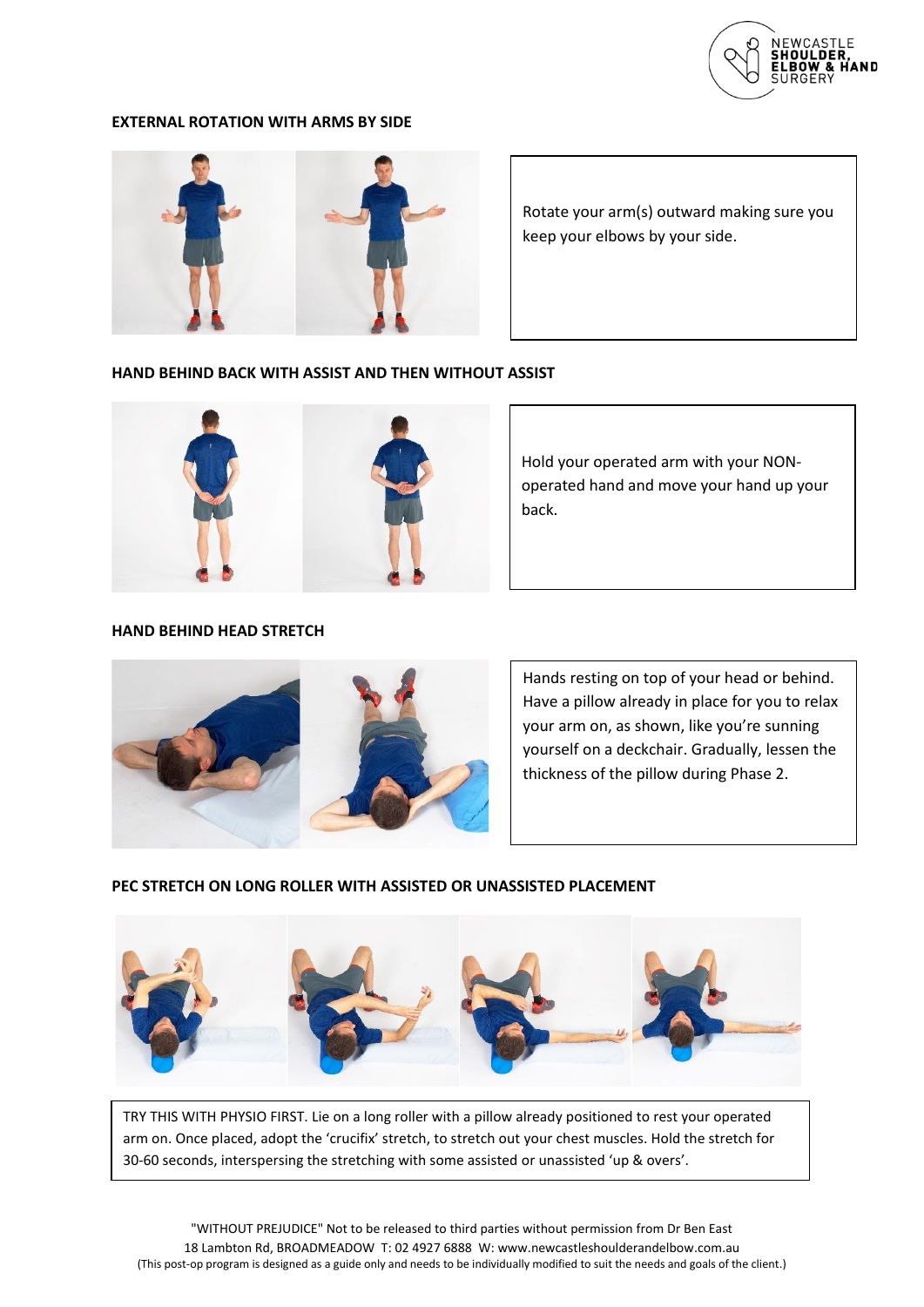

# **PART B (start PART B when you are achieving good, pain free range of movement with PART A exercises)**

## **OPEN CHAIN PROPRIOCEPTION IN LYING**



Draw alphabet in air starting with small letters, slowly progressing to larger letters.

## **FLEXION & EXTENSION ACTIVE RANGE OF MOVEMENT (elbow bent or straight)**



## **ABDUCTION ACTIVE RANGE OF MOVEMENT (elbow bent or straight)**



## **HANDS BEHIND HEAD HAND BEHIND BACK**